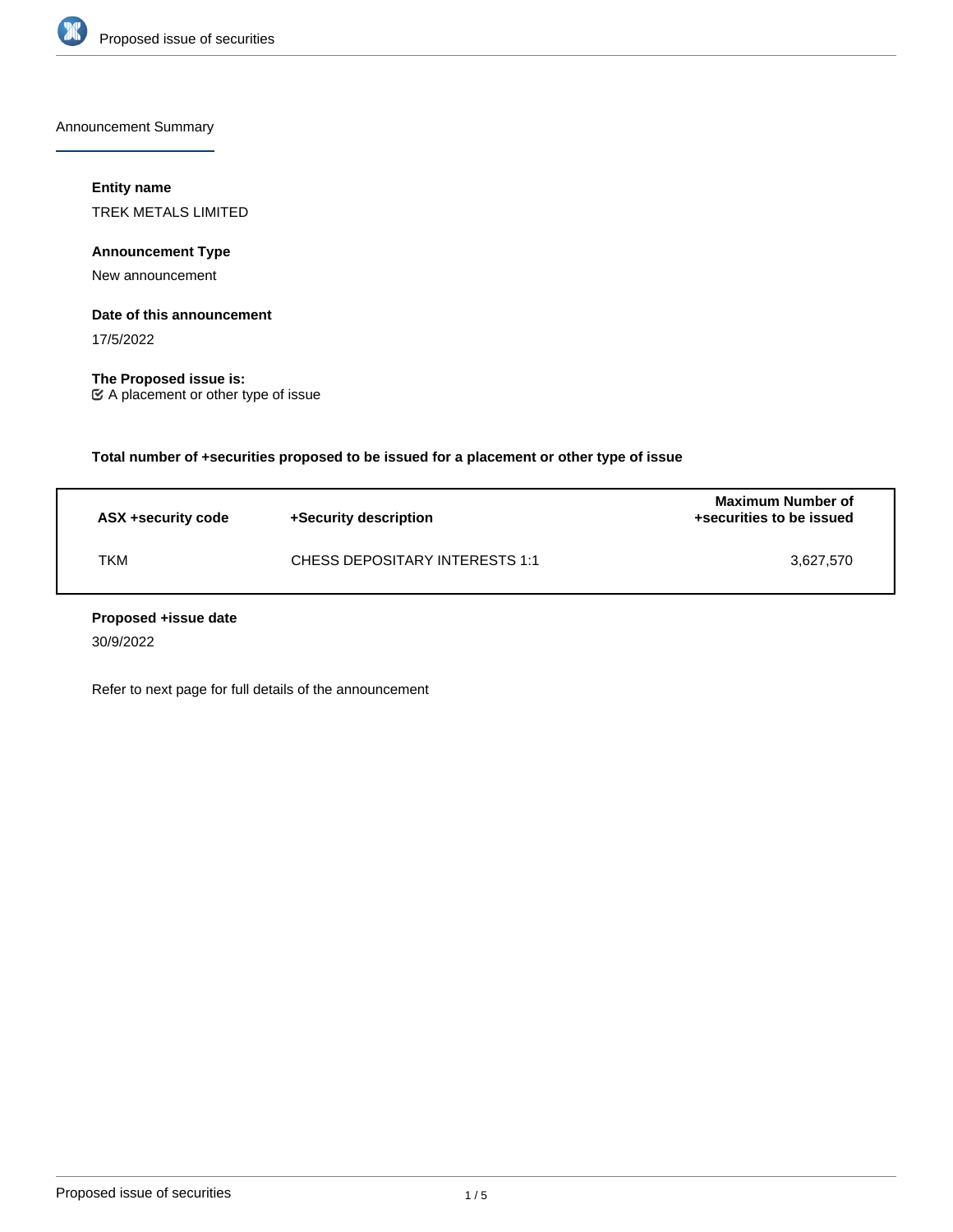

#### Part 1 - Entity and announcement details

#### **1.1 Name of +Entity**

TREK METALS LIMITED

We (the entity named above) give ASX the following information about a proposed issue of +securities and, if ASX agrees to +quote any of the +securities (including any rights) on a +deferred settlement basis, we agree to the matters set out in Appendix 3B of the ASX Listing Rules.

If the +securities are being offered under a +disclosure document or +PDS and are intended to be quoted on ASX, we also apply for quotation of all of the +securities that may be issued under the +disclosure document or +PDS on the terms set out in Appendix 2A of the ASX Listing Rules (on the understanding that once the final number of +securities issued under the +disclosure document or +PDS is known, in accordance with Listing Rule 3.10.3C, we will complete and lodge with ASX an Appendix 2A online form notifying ASX of their issue and applying for their quotation).

**1.2 Registered Number Type**

**Registration Number**

ARBN

124462826

**1.3 ASX issuer code**

TKM

## **1.4 The announcement is**

New announcement

## **1.5 Date of this announcement**

17/5/2022

**1.6 The Proposed issue is:**

 $\mathfrak{C}$  A placement or other type of issue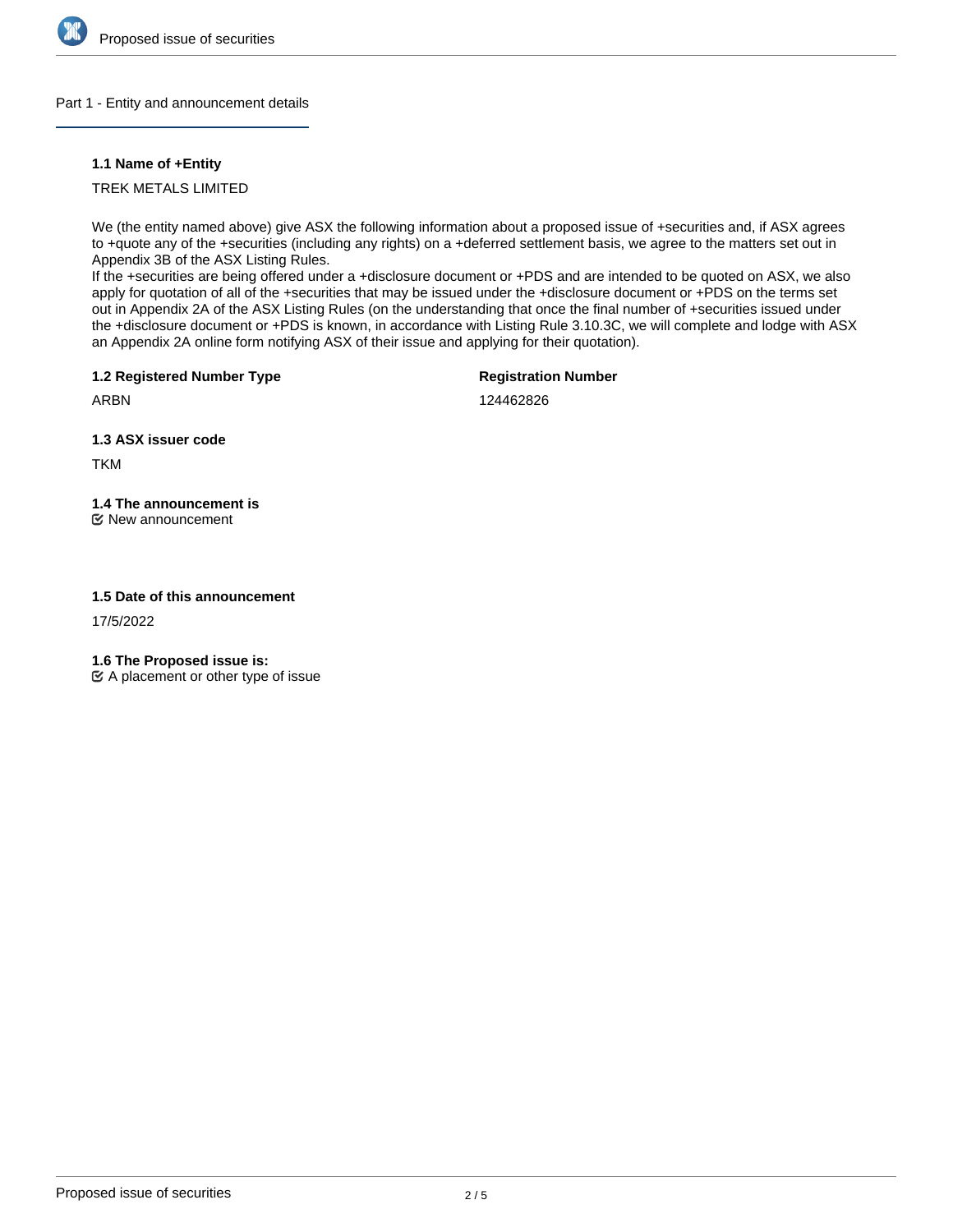

Part 7 - Details of proposed placement or other issue

Part 7A - Conditions

**7A.1 Do any external approvals need to be obtained or other conditions satisfied before the placement or other type of issue can proceed on an unconditional basis?** Yes

7A.1a Conditions

**Approval/Condition** Other (please specify in comment section) **Date for determination** 30/9/2022 **Is the date estimated or actual? \*\* Approval received/condition met?** Estimated

#### **Comments**

Tenement acquisition is conditional on completion of due diligence to Treks satisfaction, POPL obtaining a release of the tenement from its security package, the parties negotiating and entering into a formal mineral rights agreement and all other necessary third party and regulatory approvals and consents.

Part 7B - Issue details

**Is the proposed security a 'New class' (+securities in a class that is not yet quoted or recorded by ASX) or an 'Existing class' (additional securities in a class that is already quoted or recorded by ASX)?** Existing class

**Will the proposed issue of this +security include an offer of attaching +securities?** No

Details of +securities proposed to be issued

#### **ASX +security code and description**

TKM : CHESS DEPOSITARY INTERESTS 1:1

# **Number of +securities proposed to be issued**

3,627,570

## **Offer price details**

**Are the +securities proposed to be issued being issued for a cash consideration?** No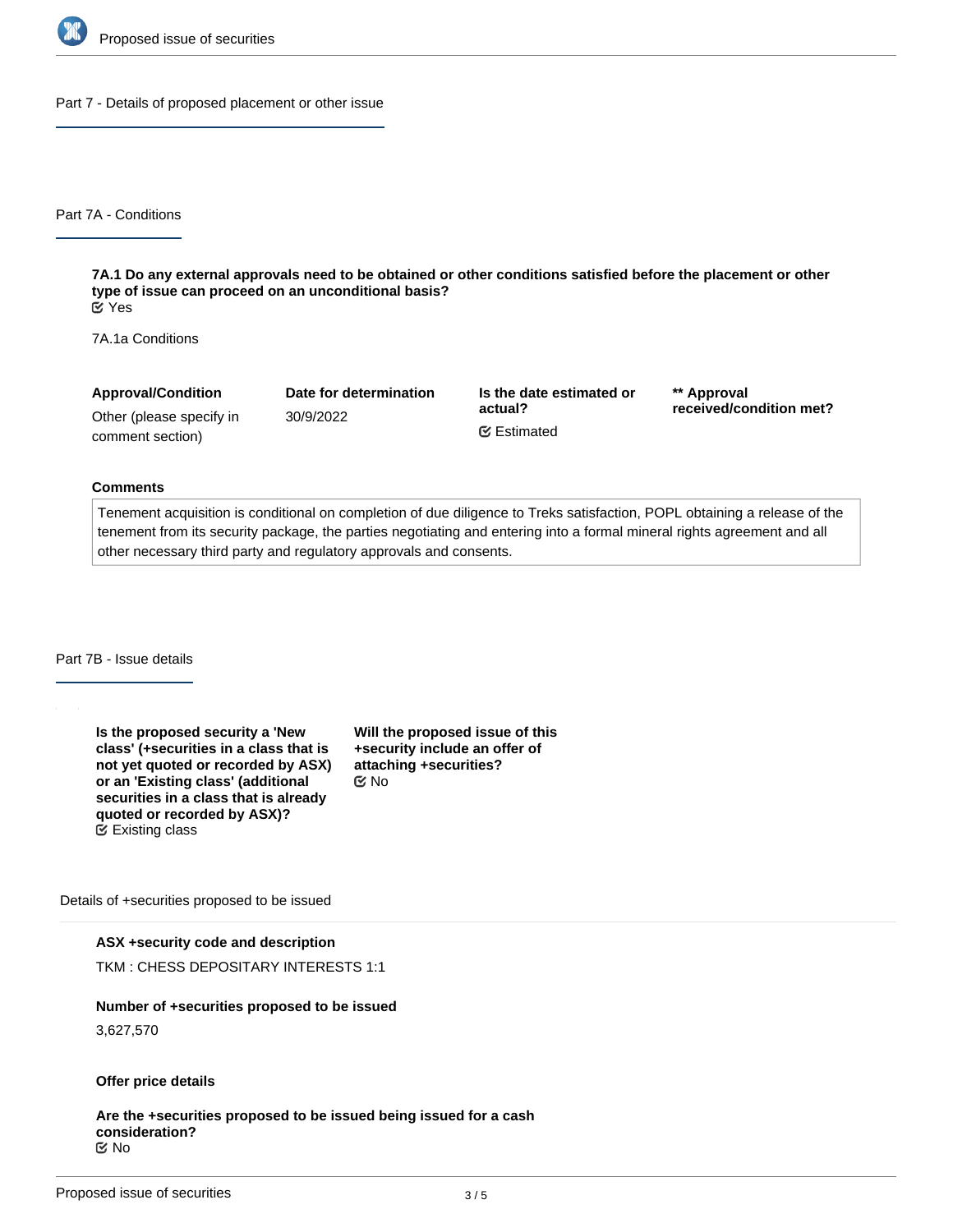

#### **Please describe the consideration being provided for the +securities**

Proposed acquisition of E45/4640 from Pilbara Minerals Limited (Refer ASX Release 17 May 2022)

**Please provide an estimate of the AUD equivalent of the consideration being provided for the +securities** 300,000.000000

**Will these +securities rank equally in all respects from their issue date with the existing issued +securities in that class?** Yes

Part 7C - Timetable

**7C.1 Proposed +issue date** 30/9/2022

Part 7D - Listing Rule requirements

**7D.1 Has the entity obtained, or is it obtaining, +security holder approval for the entire issue under listing rule 7.1?** No

**7D.1b Are any of the +securities proposed to be issued without +security holder approval using the entity's 15% placement capacity under listing rule 7.1?** Yes

**7D.1b ( i ) How many +securities are proposed to be issued without security holder approval using the entity's 15% placement capacity under listing rule 7.1?**

The agreed consideration is \$300,000 worth of fully paid ordinary shares at a deemed issue price of the lesser of:

(i) the 20 trading days volume weighed average price for Treks shares the day immediately prior to the date of execution of this Agreement (Execution Date); and

(ii) the 20 trading days volume weighted average price for Trek¿s shares three (3) days prior to the Settlement The number of shares under (i) is 3,627,570 based on a 20 Day VWAP of 0.0827

The final number of shares issued will be subject to the calculation of Point (ii)

**7D.1c Are any of the +securities proposed to be issued without +security holder approval using the entity's additional 10% placement capacity under listing rule 7.1A (if applicable)?** No

**7D.2 Is a party referred to in listing rule 10.11 participating in the proposed issue?** No

**7D.3 Will any of the +securities to be issued be +restricted securities for the purposes of the listing rules?** No

**7D.4 Will any of the +securities to be issued be subject to +voluntary escrow?**